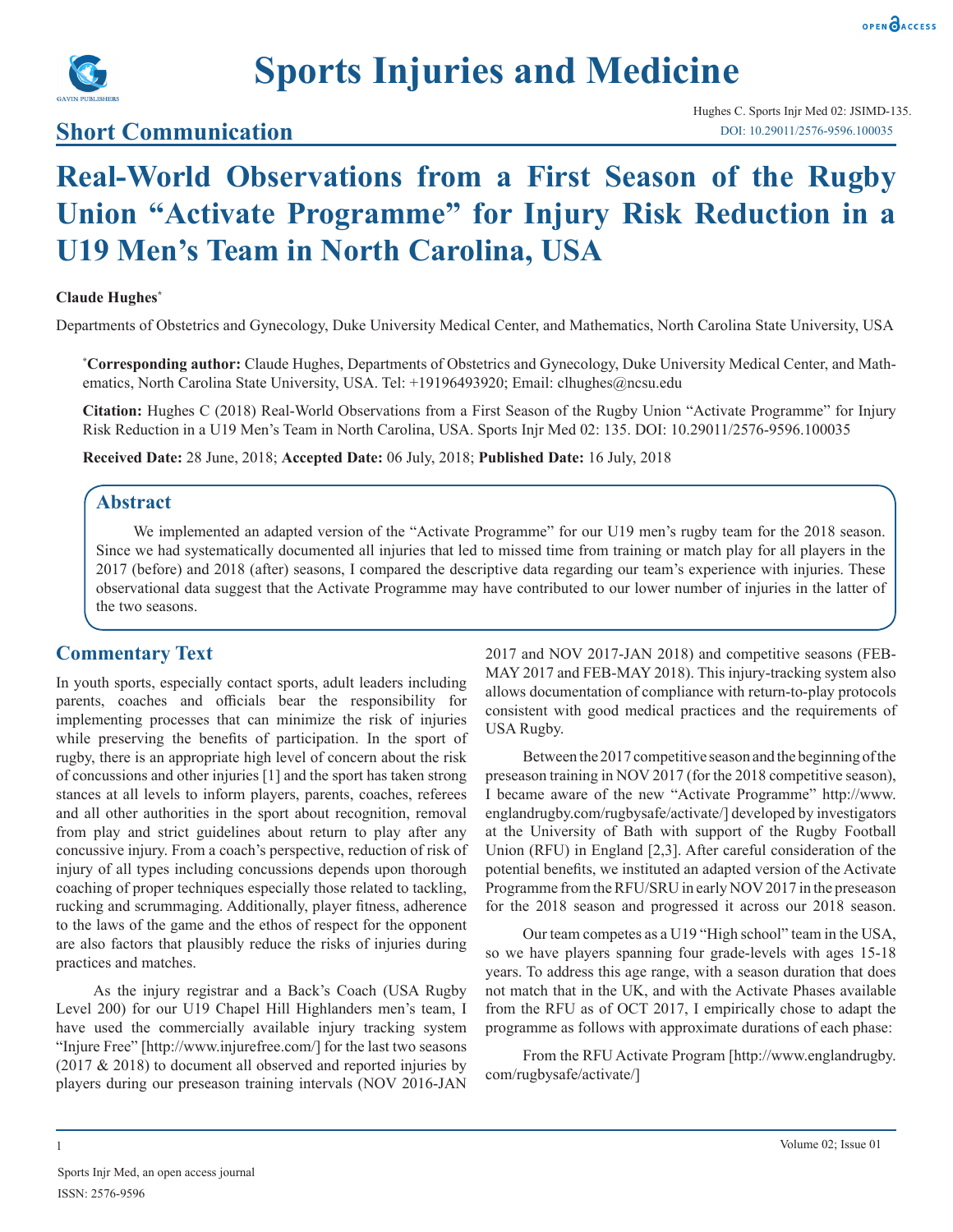**Citation:** Hughes C (2018) Real-World Observations from a First Season of the Rugby Union "Activate Programme" for Injury Risk Reduction in a U19 Men's Team in North Carolina, USA. Sports Injr Med 02: 135. DOI: 10.29011/2576-9596.100035

- U15 Phase 1: 2 weeks
- U15 Phase 2: 2 weeks
- U16 Phase 1: 2 weeks
- U16 Phase 2: 2 weeks
- U17/18 Phase 1: 3 weeks
- $U17/18$  Phase 2: 3 weeks

And then from the SRU Rugby Right Activate Phases 1-5 [http://www.scottishrugby.org/rugbyright-activate-warm-routine]

- Rugby Right Activate Phase 2: 4 weeks
- Rugby Right Activate Phase 3: 6 weeks (end of season)

Compliance with the respective phase of the Activate warmup routine was required of all players at our two or three practices per week and before all matches.

The players initially reacted to the new routines with a certain degree of silly disdain. They were repeatedly told that this was a data-based approach to reduce their individual and collective risk of injuries, and to reduce their chances of missing playing time due to injury. Over time, and as the Activate routines became more intense, the jesting dissipated and the focus on the work at hand solidified.

After completion of the 2018 season, I retrieved the 2017 and 2018 data from our Injure Free Account Table 1 and have considered the extent to which these results of the team's documented injuries might provide some insights, whether reassuring or worrisome. As these are only uncontrolled "observational data," it would not be scientifically rigorous to claim that a cause and effect relationship between use of the Activate Programme and our incidence of injuries can be concluded. Nonetheless, all human health and safety research projects must move into a "real-world" setting to have any broad public health benefit, and observations and experiences in that setting are ultimately essential to acceptance or rejection of any new practice(s). With these limitations outside of a carefully designed research study and with admittedly modest numbers of players and rather few events, I am nonetheless willing to say that I think these observational data suggest that the Activate Programme may have contributed to our lower number of injuries leading to missed training and playing time in the latter of the two seasons.

| <b>Season</b>                                                             | 2017                                  | 2018                   |
|---------------------------------------------------------------------------|---------------------------------------|------------------------|
| Players on active roster                                                  | 31                                    | 36                     |
| Total Injuries that led to missed training or match play                  | 18 injuries in 14 players             | 9 injures in 8 players |
| Concussion*                                                               | 6                                     | 2                      |
| Contusion                                                                 | 1(foot)                               | $\theta$               |
| Fracture                                                                  | $\theta$                              | $1$ (hand)             |
| Laceration                                                                | $\theta$                              | 1 (eyebrow)            |
| Shoulder "Stinger"                                                        | $\theta$                              | $\overline{c}$         |
| Sprain                                                                    | $4(1 \text{ wrist}; 3 \text{ ankle})$ | $2$ (ankle)            |
| Strain                                                                    | 7 (3 back; 4 lower extremity)         | 1 (lower extremity)    |
| * No player experienced more than 1 concussion in either or both seasons. |                                       |                        |

**Table 1:** Roster Size and Injuries in 2017 and 2018.

These data can be considered a quasi-experimental design in that "treatment" allocation is not random [4]; nevertheless, as is often the case with medical studies [4] where the impact of an intervention leads to a comparison of "before" and "after," it seems reasonable to assess the data with a statistical tool. I chose to apply the non-parametric Mann-Whitney U test to compare the numbers of injuries in the two seasons.

For total injures comparing 2017 to 2018;

Sum of ranks for Group 1 is 1238.5, for n= 31; Sum of ranks for Group 2 is 1039.5, for n= 36

Value of U statistic is 373.5; z score is 2.320067; z critical (5%, two-tailed) is 1.959964 and p value is 0.020337.

For concussions only comparing 2017 to 2018;

Sum of ranks for Group 1 is 1168, for  $n = 31$ ; Sum of ranks for Group 2 is 1247, for  $n = 38$ 

Value of U statistic is 672; z score is 1.001260; z critical (5%, twotailed) is 1.959964 and p value is 0.316701.

Although these data do NOT represent a concurrent, doubleblind, randomized placebo or standard regimen-controlled trial, I have considered whether these descriptive data offer at least